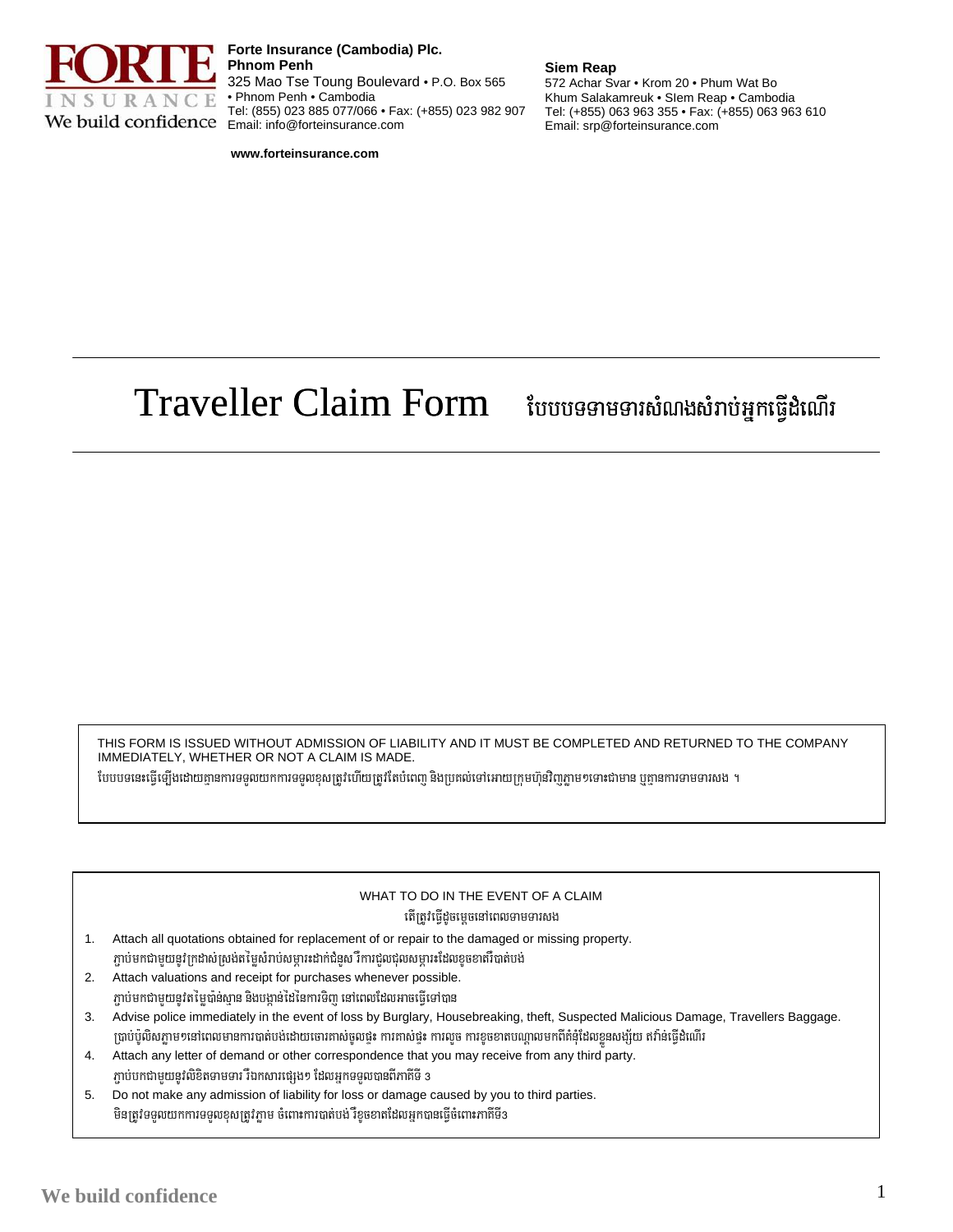## OTHER SECTIONS TO BE COMPLETED where applicable. ផ្នែកផ្សេង១ទៀតត្រូវបំពេញបើសិនជាពាក់ព័ន្ធ

| <b>SECTION A</b> ign A                                                                                                                                                                                                                                |                                                                                                                           |  |  |  |
|-------------------------------------------------------------------------------------------------------------------------------------------------------------------------------------------------------------------------------------------------------|---------------------------------------------------------------------------------------------------------------------------|--|--|--|
| <b>POLICY NUMBER</b> លេខប័ណ្ណ                                                                                                                                                                                                                         | INSURED PERSON'S FULL NAME ឈ្មោះពេញនៃអ្នកត្រូវបានធានា                                                                     |  |  |  |
| HOME ADDRESS & POSTCODE អាស័យដ្ឋាន នឹង កូដប៉ុស្តិ                                                                                                                                                                                                     |                                                                                                                           |  |  |  |
| $\mathbf{DATE}$ $\mathbf{OF}$ $\mathbf{BIRTH}$ កាលបរិច្ឆេទកំណើត<br><b>OCCUPATION</b> usual                                                                                                                                                            | $SEX$ ing<br>TELEPHONE NUMBER លេខទូរស័ព្                                                                                  |  |  |  |
| $\bf{D}$ / $\bf{M}$ / $\bf{Y}$ ថ្ងៃ ខែ ឆ្នាំ                                                                                                                                                                                                          | Male ប្រុស<br>Home p                                                                                                      |  |  |  |
|                                                                                                                                                                                                                                                       | Office mitmotu:<br>Female ស្រី                                                                                            |  |  |  |
| ARE THERE ANY OTHER POLICIES OF INSURANCE IN FORCE COVERING YOU IN RESPECT OF THIS EVENT?                                                                                                                                                             |                                                                                                                           |  |  |  |
| តើមានប័ណ្ណរឺការធានារ៉ាប់រងណាផ្សេងទ្បេីតដែលធានារ៉ាប់រងអ្នកនៅពេលមានហេតុការណ៍នេះទេ?<br>$\overline{\text{No}}$ is                                                                                                                                         |                                                                                                                           |  |  |  |
|                                                                                                                                                                                                                                                       | Yesមាន If yes, please give details and amount recovered or recoverable. បើមានសូមលំអិតពត៌មាន និងចំនួនទីកប្រាក់ដែលទាមទារបាន |  |  |  |
| SECTION B - DETAILS OF LOSS, DAMAGE OR OCCURRENCE<br>ផ្នែក B : ពតិមានលំអិតពីភាពបាត់បង់ ការខូចខាត រឺហេតុការណ៍                                                                                                                                          |                                                                                                                           |  |  |  |
| EXACT PLACE WHERE INCIDENT, LOSS, ACCIDENT OR ILLNESS OCCURRED:                                                                                                                                                                                       |                                                                                                                           |  |  |  |
| ទីកន្លែងកើតហេតុពិតប្រាកដ នៃការបាត់បង់ គ្រោះថ្នាក់ រឺជំងឺ                                                                                                                                                                                              |                                                                                                                           |  |  |  |
| Datemលបរិច្ឆេទ:<br>Time ម៉ោង:                                                                                                                                                                                                                         | $am / pm$ ព្រីក $/m$ ្រច                                                                                                  |  |  |  |
| Description of the incident, loss, accident or illness: ถิดเกลยอยู่หบทุ ทานาต่อย่ หุตาะอุทท์ ก็ผู้ถึ                                                                                                                                                  |                                                                                                                           |  |  |  |
|                                                                                                                                                                                                                                                       |                                                                                                                           |  |  |  |
|                                                                                                                                                                                                                                                       |                                                                                                                           |  |  |  |
|                                                                                                                                                                                                                                                       |                                                                                                                           |  |  |  |
|                                                                                                                                                                                                                                                       |                                                                                                                           |  |  |  |
|                                                                                                                                                                                                                                                       |                                                                                                                           |  |  |  |
| NAME AND ADDRESS OF ANY ONE WITNESS: ឈ្មោះ និងអាស័យដ្ឋាននៃសាក្សីណាម្នាក់                                                                                                                                                                              |                                                                                                                           |  |  |  |
| Address អាស័យដ្ឋាន<br>Name mm:                                                                                                                                                                                                                        |                                                                                                                           |  |  |  |
| SECTION C - MEDICAL EXPENSES, PERSONAL ACCIDENT AND ADDITIONAL EXPENSES                                                                                                                                                                               |                                                                                                                           |  |  |  |
| ផ្នែក $\mathbf C$ : ចំណាយលើវេជ្ជសាស្ត្រ គ្រោះថ្នាក់រាងកាយ និង ចំណាយផ្សេង១                                                                                                                                                                             |                                                                                                                           |  |  |  |
| 1. STATE NATURE OF INJURY/ILLNESS សូមបញ្ជាក់អំពីស្ថានភាពនៃរបួស ប្ញូជំងឺ                                                                                                                                                                               |                                                                                                                           |  |  |  |
|                                                                                                                                                                                                                                                       |                                                                                                                           |  |  |  |
|                                                                                                                                                                                                                                                       |                                                                                                                           |  |  |  |
| ILLNESS? តើអ្នកធ្លាប់ទទួលគ្រោះថ្នាក់ ឬមានជំងឺបែបនេះពីមុនមកដែរទេ ?                                                                                                                                                                                     | 2. HAVE YOU EVER SUFFERED THIS OR SIMILAR CONDITION OR A RECURRENCE OF A PREVIOUS INJURY OR                               |  |  |  |
| Yes មាន<br>No 19                                                                                                                                                                                                                                      | If yes, give full details បើមានសូមផ្តល់ពតិមានលំអិត                                                                        |  |  |  |
|                                                                                                                                                                                                                                                       |                                                                                                                           |  |  |  |
| 3. STATE NATURE OF ADDITIONAL EXPENSES, IF APPLICABLE បញ្ជាក់អំពីចំណាយផ្សេងៗប្រសិនបើមាន                                                                                                                                                               |                                                                                                                           |  |  |  |
| 4. STATE AMOUNT CLAIMED (attach account/medical certificate and other documents in support of your claim)<br>បញ្ចាក់អំពីចំនួនដែលទាមទា (ភ្ជាប់មកជាមួយនូវ វិក័យបត្រ័ របាយការណ៏វេជ្ជសាស្ត្រ និងឯកសារផ្សេង១ទ្យេតដើម្បីជាជំនួយដល់ការទាមទារបស់អ្នក)<br>US\$ |                                                                                                                           |  |  |  |
| 5. STATE AMOUNT RECOVERED OR RECOVERABLE FROM ANY OTHER SOURCE<br>បញ្ជាក់អំពីចំនួនដែលបានឬនិងត្រូវបានទទួលពីប្រភពផ្សេង                                                                                                                                  | US\$                                                                                                                      |  |  |  |
| 6. NAME AND ADDRESS OF YOUR USUAL ATTENDING PHYSICIAN ឈ្មោះនិងអាស័យដ្ឋានគ្រូពេទ្យព្យាបាល                                                                                                                                                              |                                                                                                                           |  |  |  |
| Name ឈ្មោះ                                                                                                                                                                                                                                            | Address អាស័យដ្ឋាន                                                                                                        |  |  |  |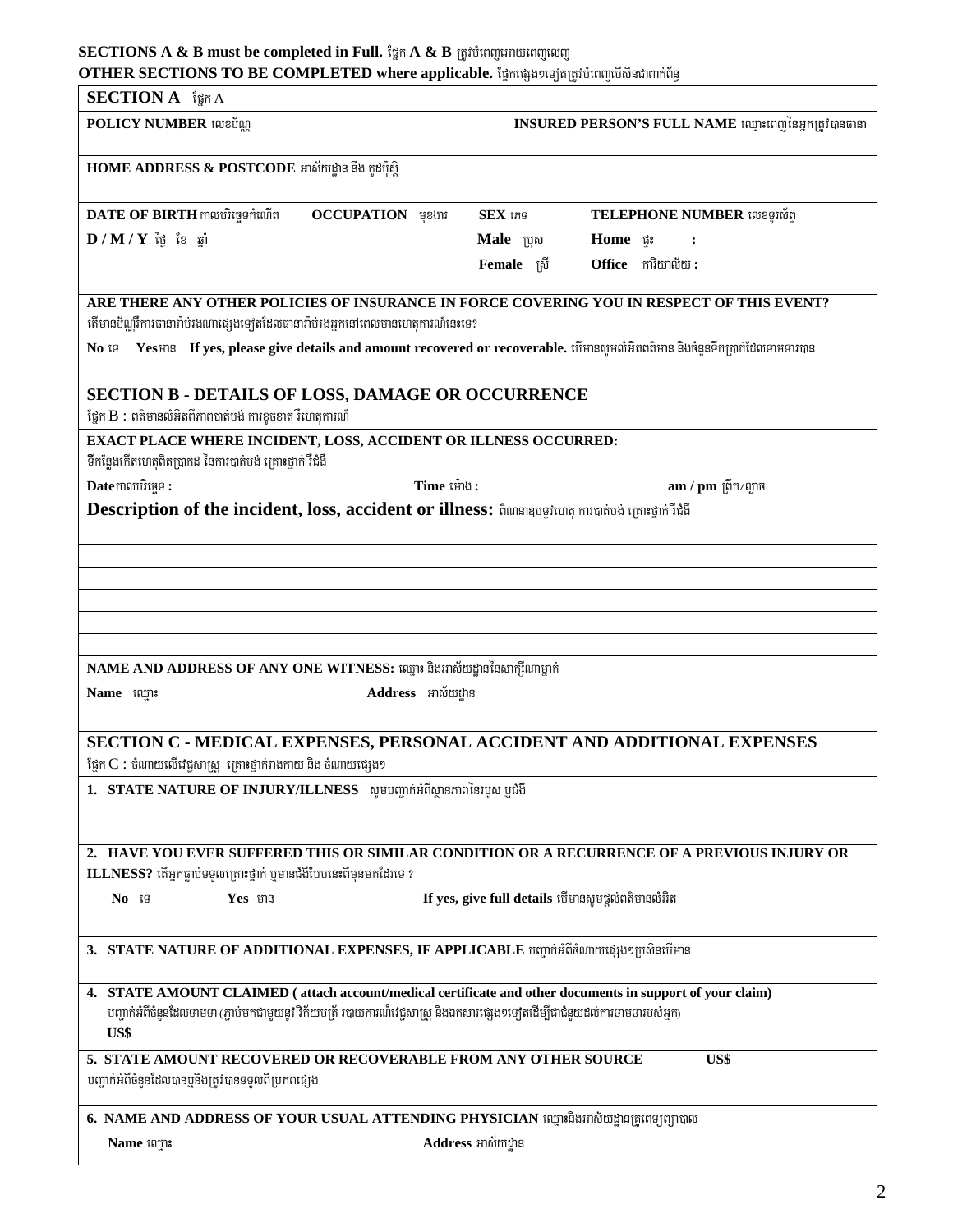| <b>SECTION D - DEPOSITS &amp; CANCELLATION CHARGES/CURTAILMENT EXPENSES</b><br>ថ្នៃក $D$ : ការខាតបង់ទៅលើប្រាក់កក់ |                                                                                                                                                                              |                                   |                                                                                                                                        |                     |  |  |
|-------------------------------------------------------------------------------------------------------------------|------------------------------------------------------------------------------------------------------------------------------------------------------------------------------|-----------------------------------|----------------------------------------------------------------------------------------------------------------------------------------|---------------------|--|--|
| 1. WHEN AND WHERE WAS HOLIDAY BOOKED? เก็ทเ์ฐช.ณ์บทพช. ชิมตาการเสนอเท ?                                           |                                                                                                                                                                              |                                   |                                                                                                                                        |                     |  |  |
| 2.                                                                                                                | INTENDED DEPARTURE DATE ថ្ងៃដែលគំរោងនិងចេញដំណើរ                                                                                                                              |                                   |                                                                                                                                        |                     |  |  |
| 3. DATE OF TRIP CANCELLED ថ្ងៃដែលការធ្វើដំណើរត្រូវលប់ចោល                                                          |                                                                                                                                                                              |                                   |                                                                                                                                        |                     |  |  |
| 4.                                                                                                                | WHY WAS THE TRIP CANCELLED? ( If due to illness, attach medical certificate)<br>មូលហេតុដែលការធ្វើដំណើរត្រូវលប់ចោល (សូមភ្ជាប់មកជាមួយនូវវិញ្ញាបនប័ត្រពេទ្យ ប្រសិនបើដោយសារជំងឺ) |                                   |                                                                                                                                        |                     |  |  |
| 5. AMOUNT PAID BY YOU<br>ទឹកប្រាក់ដែលអ្នកបានចំណាយ                                                                 |                                                                                                                                                                              |                                   | US\$                                                                                                                                   |                     |  |  |
|                                                                                                                   | AMOUNT RECOVERABLE FROM ALL SOURCES (attach documents)                                                                                                                       |                                   | US\$                                                                                                                                   |                     |  |  |
|                                                                                                                   | ទឹកប្រាក់ដែលទទួលបានពីប្រភពដ៏ទៃ (សូមភ្ជាប់ជាមួយនូវឯកសារទាក់ទង)                                                                                                                |                                   |                                                                                                                                        |                     |  |  |
| 6. AMOUNT CLAIMED ទឹកប្រាក់ទាមទា                                                                                  |                                                                                                                                                                              |                                   | US\$                                                                                                                                   |                     |  |  |
| <b>SECTION E - BAGGAGE, PERSONAL EFFECTS AND PERSONAL MONEY</b>                                                   |                                                                                                                                                                              |                                   |                                                                                                                                        |                     |  |  |
| ផ្នែក E : ហិបឥវ៉ាន់ ទ្រពសម្បត្តិផ្ទាល់ខ្លួន និង ប្រាក់ផ្ទាល់ខ្លួន                                                 |                                                                                                                                                                              |                                   |                                                                                                                                        |                     |  |  |
|                                                                                                                   |                                                                                                                                                                              |                                   | 1. WHICH COUNTRY'S POLICE WERE ADVISED? STATE POLICE STATION AND ATTACH COPY                                                           |                     |  |  |
| $\bf{REPORT}$ តើប៉ូលីសនៃប្រទេសណាដែលបានផ្តល់ពិតមាន ? បញ្ចាក់ពីឈ្មោះការិយាល័យ និង ភ្ជាប់មកជាមួយនូវរបាយការណ៍ប៉ូលីស   |                                                                                                                                                                              |                                   |                                                                                                                                        |                     |  |  |
|                                                                                                                   |                                                                                                                                                                              |                                   |                                                                                                                                        |                     |  |  |
| 2.                                                                                                                | FOR THE LOSS OR DAMAGE TO YOUR PROPERTY?                                                                                                                                     |                                   | HAVE YOU LODGED A CLAIM OR COMPLAINT AGAINST ANY CARRIER/AIRLINE OR OTHER AUTHORITY                                                    |                     |  |  |
|                                                                                                                   |                                                                                                                                                                              |                                   | តើអ្នកបានដាក់ពាក្យបណ្តឹងទៅកាន់ក្រុមហ៊ុនដឹកជញ្ជូន ក្រុមហ៊ុនអាកាសចរណ៍ ឬអាជ្ញាធរដ៏ទៃអំពីការបាត់បង់ ឬខូចខាតទ្រពសម្បត្តិរបស់អ្នកដែរឬទេ ?    |                     |  |  |
| Yes មាន<br>No is                                                                                                  |                                                                                                                                                                              |                                   | If yes, give full details and attach copies of correspondence បើមានសូមផ្តល់ពត៌មានលំអិត និងភ្ជាប់ជាមួយឯកសារទាក់ទង                       |                     |  |  |
| <b>Airline</b>                                                                                                    |                                                                                                                                                                              |                                   |                                                                                                                                        |                     |  |  |
| ក្រុមហ៊ុនអាកាសចរ                                                                                                  |                                                                                                                                                                              |                                   |                                                                                                                                        |                     |  |  |
| <b>Claim Number</b><br>លេខទាមទាសំណង                                                                               |                                                                                                                                                                              |                                   |                                                                                                                                        |                     |  |  |
| 3.                                                                                                                | PLEASE PROVIDE DETAILS OF AMOUNTS CLAIMED AND ATTACH RECEIPT(S)                                                                                                              |                                   |                                                                                                                                        |                     |  |  |
|                                                                                                                   | (If insufficient space, please provide details in separate sheets)                                                                                                           |                                   |                                                                                                                                        |                     |  |  |
|                                                                                                                   |                                                                                                                                                                              |                                   | សូមផ្តល់ពិណនាលំអិតពីទ្រព្យសម្បត្តិ និងចំនួនដែលទាមទា ព្រមទាំងភ្ជាប់នូវវិក័យបត្រ័    (បើតារាងសរសេរមិនគ្រាប់គ្រាន់សូមភ្ជាប់តារាងផ្សេងទៀត) |                     |  |  |
| <b>Item/Description</b>                                                                                           | When & Where<br><b>Purchased</b>                                                                                                                                             | Original<br><b>Purchase Price</b> | <b>Price Depreciation</b><br>for Wear & Tear                                                                                           | <b>Amount Claim</b> |  |  |
| ទ្រព្យសម្បត្តិ                                                                                                    | ទីកន្លែង និងពេលវេលាទិញ                                                                                                                                                       | តំលៃដើម                           | តំលៃរំលោះសំរាប់ការប្រើប្រាស់ និងសិករិចរិល                                                                                              | ទឹកប្រាក់ទាមទា      |  |  |
| a)                                                                                                                |                                                                                                                                                                              |                                   |                                                                                                                                        |                     |  |  |
| b)                                                                                                                |                                                                                                                                                                              |                                   |                                                                                                                                        |                     |  |  |
| $\mathbf{c})$                                                                                                     |                                                                                                                                                                              |                                   |                                                                                                                                        |                     |  |  |
| d)                                                                                                                |                                                                                                                                                                              |                                   |                                                                                                                                        |                     |  |  |
| e)                                                                                                                |                                                                                                                                                                              |                                   |                                                                                                                                        |                     |  |  |
| f)                                                                                                                |                                                                                                                                                                              |                                   |                                                                                                                                        |                     |  |  |
|                                                                                                                   |                                                                                                                                                                              |                                   |                                                                                                                                        |                     |  |  |